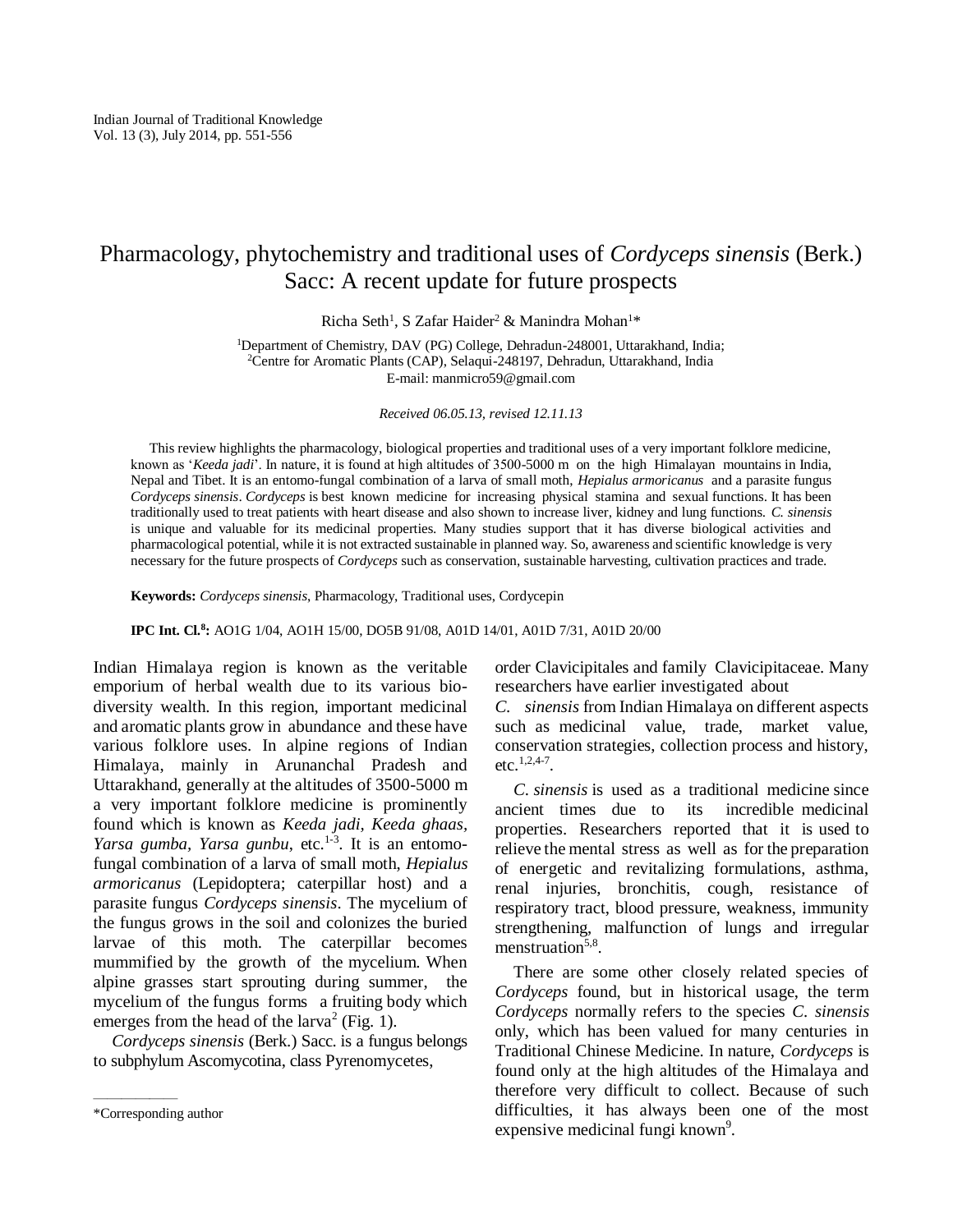#### **Pharmacology**

*Cordyceps* species, especially *C. sinensis* is extraordinary nutritional supplement and medicinal mushroom and an important source of material in Traditional Chinese Medicine. One of the highlight of modern research has been the discovery of new antibiotics in this mushroom. One of these, cordycepin is very effective against various types of bacteria that have showed resistance to other more common antibiotics. *Cordyceps* controls low blood pressure and strengthens the heart beat and use in the treatment of kidney, immune disorder, chronic obstructive pulmonary diseases and asthma. It is used in treatment for impotence, as an aphrodisiac in both men and women. Some additional health benefits of *Cordyceps*  are given below:

## **Enhances physical stamina**

*Cordyceps* is best known medicine for increasing physical stamina. Clinical research has shown that *Cordyceps* increased cellular bio-energy ATP<sup>10</sup>. An increase in cellular ATP results in an increase in useful energy and improves internal balance mechanism, thus making the utilization of oxygen more efficient. The presence of adenosine, cordycepin, cordycepin acid, dmannitol, polysaccharides, vitamin and trace elements may be the cause for such effects. These properties cause physical enhancement, the extra endurance and the anti-fatigue that are seen in human using *Cordyceps*.

#### **Effects on heart**

*C. sinensis* has been traditionally used to treat patients with heart disease and those recovering from stroke. *C. sinensis* has many effects on the cardiovascular system, reducing myocardial oxygen consumption, improving myocardial ischemia and antiplatelet aggregation, etc. *C. sinensis* has an inhibitory effect on arrhythmia induced by aconitine, barium chloride and adrenaline and can increase nutritional myocardial blood flow, thereby improving myocardial ischaemia<sup>11</sup>. It has promoted an increase in the overall quality of life in the patients suffering from chronic heart failure and has curative role in renal hypertension $12-13$ .

# **Maintains liver function**

*C. sinensis* has been shown to increase the efficient functioning of liver. Efforts have made for preventing liver disease using Traditional Chinese Medicine and *Cordyceps* is one of the key materials of Traditional Chinese Medicine. *Cordyceps* is very much effective against the liver patients, including those with viral



Fig. 1—*Cordyceps sinensis*

hepatitis A, chronic hepatitis B, chronic hepatitis C, hepatitis fibrosis, etc. It enhance organic cell, immunological function, improve liver function, and inhibits hepatic fibrosis $14$ . Bioactive compound of *Cordyceps* for liver protection is mostly *Cordyceps*  polysaccharides and its efficacy varies with the species. *C. sinensis* can considerably relieve the liver fibrosis and promote the degradation of the collagens. Polysaccharide of *C. sinensis* action on liver fibrosis and inhibit stellate cell activation and TGFβ 1  $expression<sup>15</sup>$ .

# **Maintains kidney function**

*C. sinensis* have potential of kidney enhancing ability by increasing 17-hydroxy-corticoateriod and 17-ketosteriod level in the blood<sup>3</sup>. Studies have shown that *C. sinensis* extract is used as therapeutic drug for chronic kidney diseases and also improves kidney diseases like glomerular sclerosis<sup>16</sup>. Drug cyclosporin is used during kidney transplant and is high toxicity and cause many patient to suffer from serious kidney damage by use of related drug. Study revealed that patient receiving *C. sinensis* in addition with cyclosporin showed much lower incidence of kidney damage than group receiving only  $cyclosporin<sup>17</sup>$ .

#### **Maintains lung function**

*C. sinensis* has a significant relaxant role in the bronchi, markedly increase adrenaline secretion from the adrenal glands and also has a role in tracheal contraction caused by histamine. It also an antitussive, expectorant and anti-asthmatic action and prevent pulmonary emphysema<sup>18</sup>. In many studies it has been shown that *C. sinensis* is used in treatment of many respiratory illnesses, including asthma, chronic obstructive pulmonary diseases and bronchitis<sup>19-21</sup>.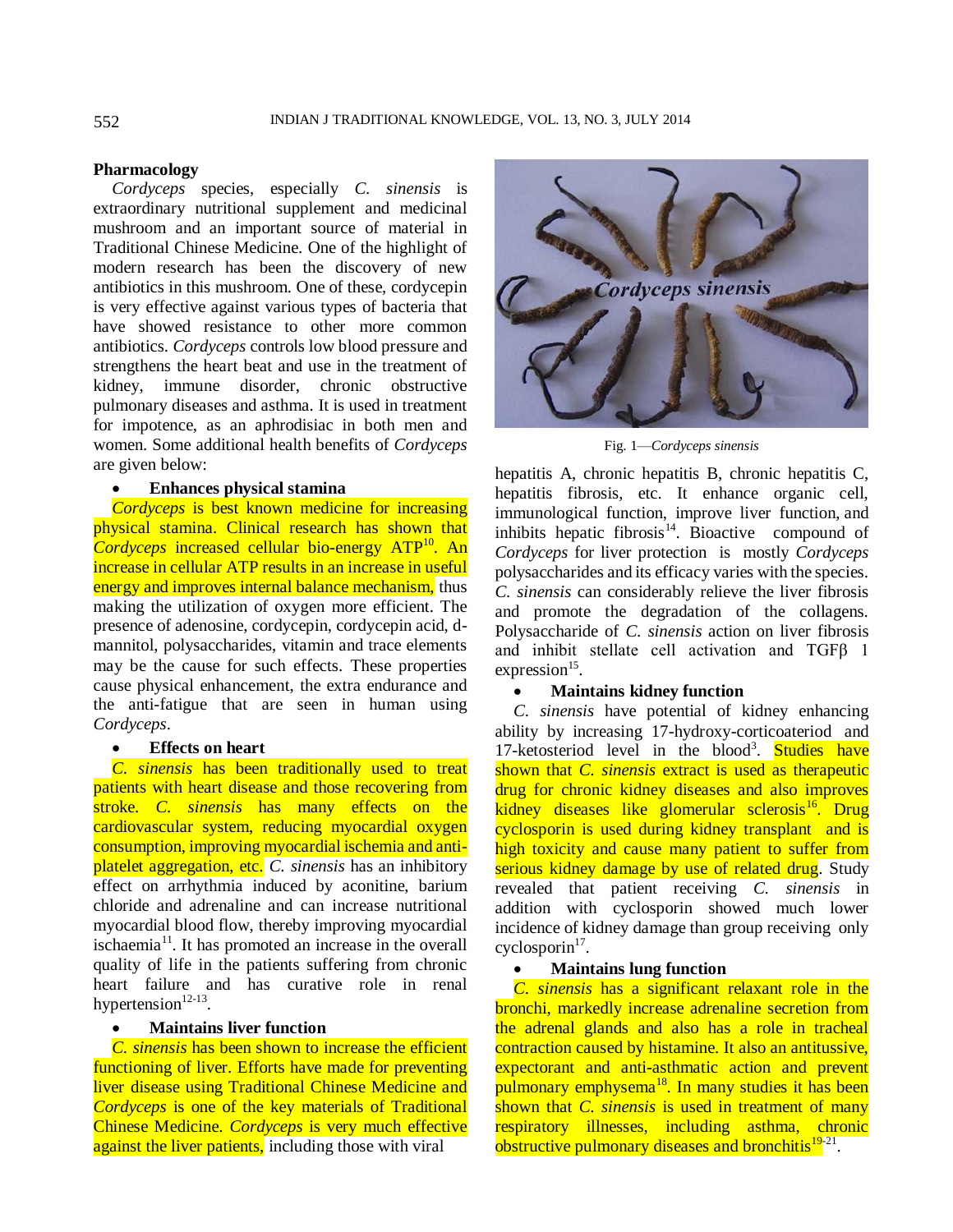*C. sinensis* extract has been shown to inhibit tracheal contractions, which is important in asthma patients because it allow for increased airflow to the lungs.

## **Improves sexual function**

*C. sinensis* has been used for centuries in Traditional Chinese Medicine to treat male and female sexual troubles, such as hypolibidinism and impotence. It has been shown to improve libido and quality of life in men and women, check infertility and increase sperm count and survival. Human clinical trials have similarity demonstrated the effectiveness of *C. sinensis* in combating decreased sex drive and virility<sup>22</sup>.  $C$ . *sinensis* also showed sex-steroids like effects on mice<sup>23</sup>.

## **Antibacterial properties**

*C. sinensis* possessed antibacterial activities. An antibacterial protein CSAP isolated from cultured mycelia of *C. sinensis* inhibited the growth of Grampositive and Gram-negative bacteria but had no significant inhibition activity against fungi and yeast $^{24}$ . Fermentation broth of *C. sinensis* showed antibacterial activity on *Staphylococcus aureus,*

*E. coli, Bacillus subtilis, Bacillus thuringiensis*  especially has stronger effect on *Staphylococcus aureus* and *E. coli*<sup>25</sup> .

## **Antioxidant properties**

*C. sinensis* has anti-oxidant activity. Water extracts of various sources of natural *C. sinensis* and cultured *Cordyceps* mycelia were analyzed for their antioxidant activity by using three different assay methods, the xanthine oxidase assay, the induction of hemolysis assay and the lipid peroxidase assay. The result showed that *Cordyceps* possess a strong anti-oxidant activity in all assays<sup>26</sup>. Water soluble polysaccharide CPSI, a glucomannogalactan with the monosaccharide composition of glucose, mannose and galactose, isolated from *C. sinensis* has shown antioxidant activity in vitro, including scavenging effect of the hydroxyl radicals, the reducing power and  $Fe^{2+}$ chelating activity<sup>26</sup>.

## **Antitumor activities**

*C. sinensis* has the ability to inhibit the growth of tumour and their extract have been recognized as a traditional remedy, used in Traditional Chinese Medicine for the prevention and treatment of cancer and several other disease $^{27}$ . Polysaccharides, sterols and adenosine are mainly bioactive component in *Cordyceps* that have antitumour activity. The antitumour action of *Cordyceps* polysaccharides has

been proved extensively<sup>28</sup> new antitumour compounds have been continually isolated and the effects of *Cordyceps* extract have been evaluated<sup>29</sup>. Different extracts of *Cordyceps* also showed stronger cytotoxicity on the B16 cell line and the ethyl acetate extract had the most potent activity. Ergosterol and adenosine were potential compounds isolated from the extract<sup>30</sup>.

## **Immuno modulating effects**

*C. sinensis* extracts and isolated components both have immune-suppressive and immune-stimulating functions. Immunomodulators can be effective agents for treating and preventing diseases and illnesses caused by certain immune deficiencies<sup>31</sup>. Active substance isolated from *Cordyceps* has major immunomodulating effect which includes mitogenicity and activation of immune cells, such as lymph proliferation response, natural killer cell activity and phytohaemagglutinin stimulated interleukin-2 and tumour necrosis factor-a production on human mononuclear cells<sup>32</sup>. Therapeutic effect of mushrooms, such as suppression of immune diseases and allergy, is associated with their immunomodulating effects $33-34$ . A study showed that different components of *Cordyceps*  polysaccharides enhanced the immune response, spleen index, thymus index, phagocytic function of monocyte-macrophage<sup>35</sup>, cellular immune function in chronic renal failure and also improved renal functions<sup>36</sup>.

#### **Side effects of** *C. sinensis*

No death or serious injury has been known to have occurred with the consumption of *C. sinensis*, though nausea, diarrhea and dry mouth<sup>3</sup> diseases have been noticed in a small number of people. One study reported that a patient had developed a systematic allergic reaction after taking a strain of *Cordyceps*  called Cs-4 <sup>37</sup>. One of the main and most dangerous *Cordyceps* side effects could be lead poisoning. To increase the weight, the harvesters add lead which is easily apparent in the mass of the small elongated *Cordyceps* and caterpillars. Lead poisoning can cause damage to kidneys, increase blood pressure and reduce fertility in men and women. Miscarriage and premature births have also been seen in women affected by lead poisoning. It also affects motor nerve and cause severe joint pain. *Cordyceps* improves fertility, cardiovascular function, renal function etc. but its contamination with lead has adverse effects on the patient's health. *Cordyceps* are formed by parasiting on insects, if they had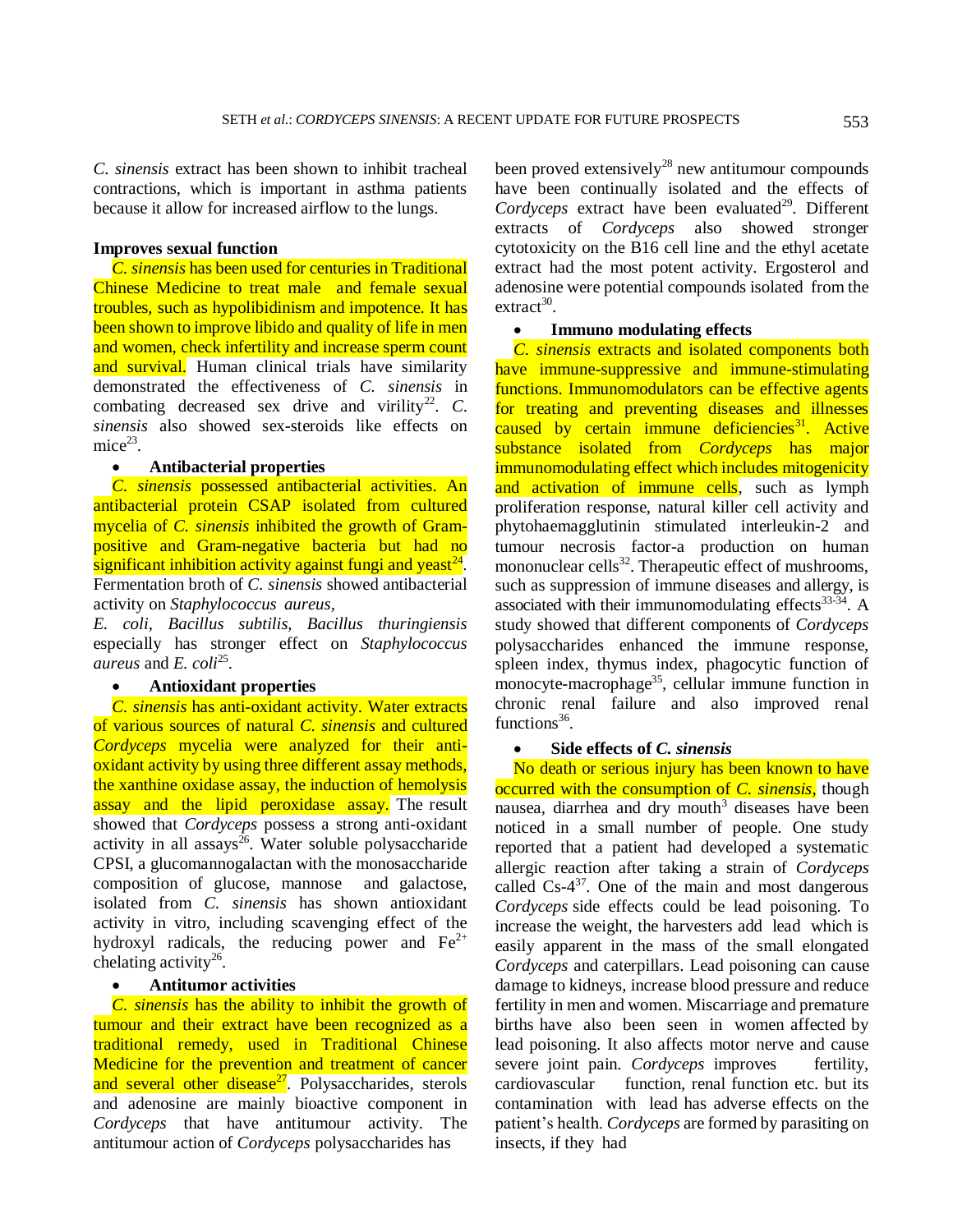been afflicted with some disease that could also pass on to the *Cordyceps* and hence it becomes contaminated and unsafe.

## **Phytochemical constituents**

*Cordyceps* contain a wide range of compounds that are nutritional. It contains crude fats, proteins, fibers, carbohydrates, cordycepin, cordycepin acid, polysaccharides and vitamins etc. It contains many sugars, including mono, di and oligosaccharides, sterols, nucleosides and macro and microelements.

## **Cordycepin and Cordycepin acid**

Cordycepin and Cordycepin acid have been isolated and proposed as important constitutes of

*C. sinensis*<sup>3</sup> . Cordycepin was first isolated from *C. militaris* and its structural formula was confirmed as 3'-deoxyadenosine<sup>38</sup>. Cordycepic acid, an isomer of quinic acid, is one of the main active medicinal components and its structure was concluded to be 1,3,4-trtrahydroxycyclohexane<sup>39</sup>. The content of Cordycepin acid in *C. sinensis* is 7-29%, differing in the various growing stage of the body<sup>40</sup>. It is used in injection as well as supplement in other medicine $4$ <sup>1</sup>.



# **Cordycepin acid**

## **Polysaccharides**

Polysaccharides, the medicinally active compound, found in large amount which ranged from 3-8% of the total weight in *Cordyceps*25,42. These are effective in regulating blood sugar and have antimetastatic, antitumour and immunomodulating effects $28-29,32,43-44$ . Topography of *Cordyceps* polysaccharides was studied by using an atomic force microscope (AFM)<sup>45</sup>

and showed that *Cordyceps* polysaccharides as a multibranched galactomannan structure. Galactomannan was isolated from sodium carbonate extract of *Cordyceps*  which contain water soluble protein and its molecular weight was estimated by gel filtration to be 23kDa. The compound isolated is composed of D-mannose and D-galactose in a molar ratio of 3:5 and small portion of protein<sup>46</sup>. Pharmacological activity of polysaccharides is correlated with the molecular weight. Higher molecular weight of polygucans tends to have greater water solubility and have more effective anti-tumour activity.

#### **Nucleotides**

*Cordyceps* contain effective nucleotides components including adenosine, uridine and guanosine. In natural and artificial *Cordyceps*, guanosine has the highest content out of all nucleotides<sup> $47$ </sup> beside this nucleotides content in artificial *Cordyceps* is higher than that natural *Cordyceps*.

#### **Sterols**

*Cordyceps* contain number of sterol-type compounds ergosterol,  $\delta$ -3egrosterol, ergosterol peroxide, 3-sitosterol, daucosterol and campeasterol. Ergosterol has important medicinal value and is an important precursor to Vitamin  $D_2$ . The content of free ergosterol varies significantly in natural *Cordyceps* but evidently found higher in the mycelia of *Cordyceps*.

#### **Protein and amino acids**

*Cordyceps* contain crude protein in the range of 29- 33%<sup>48</sup>. The protein is made of 18 amino acids and after hydrolysis of amino acid its content is mostly reported as 20-25%. Arginine, glutamate, tryptophan and tyrosine are the major pharmacological components, among these glutamate, arginine and aspartic acid have highest content<sup>49</sup>. Amino acid contents are higher in the commercial preparation of *Cordyceps* than in the mycelia of *C. sinensis*, which is similar to the content in the fruiting body of

# *C. sinensis.*

# **Fatty acids and metals**

*Cordyceps* contain both unsaturated and saturated fatty acids. Unsaturated fatty acids contents reach 57.84%. The linoleic acid content is the highest at 38.44%, followed by oleic acid, which is 17.9%. Saturated fatty acids content is 42.16%. The palmitic acid and the octadecanoic acid contents are the highest and are 21.86% and 15.78%. Unsaturated fatty acid has the unique function of decreasing blood lipid and protecting against cardiovascular diseases.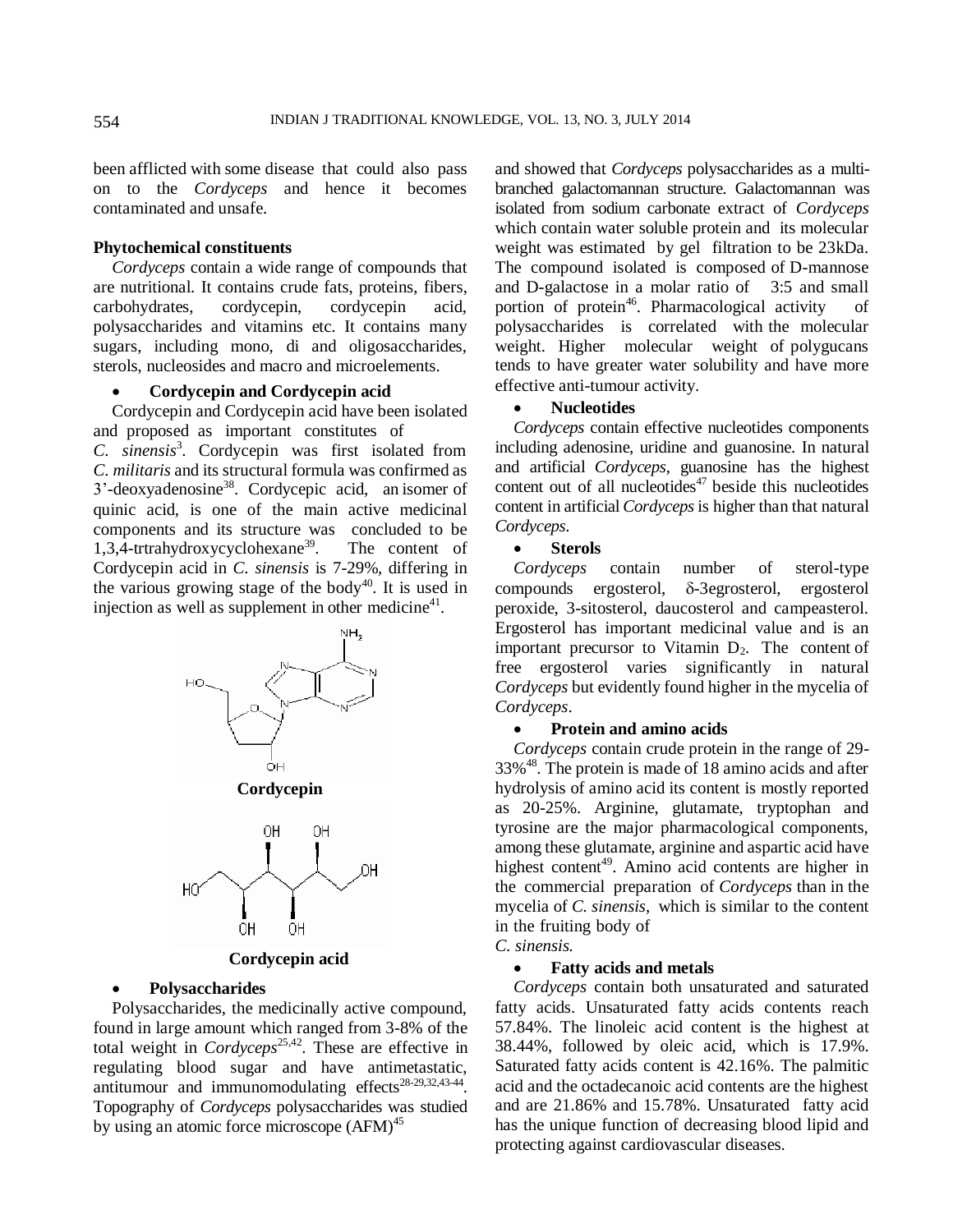Many metals are found in *Cordyceps* and its content depends on different species and metal elements<sup>25</sup>. High content of Zn, Mg and Mn play an important role in warming the kidney and aiding kidney recovery<sup>50</sup>.

#### **Market potential**

In traditional medicinal practices, wild harvested and naturally occurring plants are considered to have higher therapeutic benefits; thus they command higher prices. *Cordyceps* has been highly prized for its medicinal properties for centuries, and the same tradition still continues. Traditionally, the fungus is traded in China for its weight in silver or gold. *Cordyceps* still hold high value in the markets of China and sold 1 kg of the fungus at Rs.  $1,00,000^7$ . In local areas of fungus availability, the price may vary between NR (Nepali Rupees) 30,000 and 60,000 for a kilogram in Nepal, while in India, Uttarakhand is the highest producer of *Cordyceps* with the unofficial average rates of Rs. 2,50000 to 3,00000 for a kilogram5,7. The collection of *Cordyceps* is being done mainly by the villagers of districts Chamoli and Pithoragarh. As a result, drastic changes in the economy and livelihood of villagers have been occurred due to collection of *Cordyceps*. For the sustainable collection of *Cordyceps*, policies and guidelines have been made by Government of Uttarakhand and government has given the responsibilities to '*Van Panchayats*' 7 .

#### **Traditional significance of the study**

*C. sinensis* is unique and valuable for its various medicinal properties. Owing to the availability, it is collected by the local inhabitants in different parts of Himalayan region for betterment of their livelihood, but the local inhabitants are not much aware about collection techniques and conservation strategies. The collection for *C. sinensis* is often perceived to pose a threat for the Himalayan environment where it grows. Keeping in view the importance of *Cordyceps*, scientific knowledge needs to be given to the villagers and local inhabitants and also trained for conservation salvages and sustainable harvesting in planned way.

## **Conclusion**

Many studies support that it has diverse biological activities and pharmacological potential, while it is not extracted sustainable in planned way. Our challenges in the modern era are to scientifically unravel the many claims and conflicts. With *Cordyceps*, these challenges have been greater than

many other herbs due to the enormous cost and scarcity of the material. The one field that needs the attention is the mycelium culture in the laboratory, standardization, formulation of appropriate dosage forms and conducting accelerated stability studies of the same. So, awareness and scientific knowledge is very necessary for the future prospects of *Cordyceps* such as conservation, sustainable harvesting, cultivation practices and trade.

#### **References**

- 1 Bhandari A K, Negi J S, Bisht V K, Singh N & Sundriyal R C, *Cordyceps sinensis*: fungus inhabiting the Himalayas and a source of income, *Curr Sci*, 103(8) (2012) 876.
- 2 Sharma S, Trade of *Cordyceps sinensis* from high altitudes of the Indian Himalaya: Conservation and biotechnological priorities, *Curr Sci*, 86 (2004) 1614-1619.
- 3 Zhu J S, Halpern G & Jones K, The scientific rediscovery of a precious ancient Chinese herbal regimen: *Cordyceps sinensis*: Part II, *J Alter Comple Med*, 4 (1998) 429-457.
- 4 Garbyal S S, Agarwal K K & Babu C R, Impact of *Cordyceps sinensis* in the rural economy of interior villages of Dharchula sub-division of Kumaon Himalayas and its implications in the society, *Indian J Tradit Knowle*, 3 (2004) 182-186.
- 5 Kuniyal C P & Sundriyal R C, Conservation salvage of *Cordyceps sinensis* collection in the Himalayan mountains is neglected, *Ecosys Serv*, 3 (2013) 40-43.
- 6 Negi C S, Koranga P R & Ghinga H S, Yarsa gumba (*Cordyceps sinensis*): A call for its sustainable exploitation, *Int J Sust Dev World Ecol*, 13 (2006) 1-8.
- 7 Singh N, Pathak R, Singh A, Rautela D & Dubey A, Collection of *Cordyceps sinensis* (Berk.) Sacc. in the interior village of Chamoli district in Garhwal Himalaya Uttarakhnd and its social impacts, *J Am Sci*, 6 (2010) 5-9.
- 8 Devkota S, Yarsagumba [*Cordyceps sinensis* (Berk.) Sacc.]; traditional utilization in Dolpa District, Western Nepal, *Our Nature*, 4 (2006) 48-52.
- 9 Holliday J & Cleaver M, Medicinal value of the Caterpillar fungi species of the genus *Cordyceps* (Fr.) Link (Ascomycetes)- a review, *Int J Med Mushrooms*, 10(3) (2008) 219-234.
- 10 Dai G, Bao T, Xu C, Cooper R & Zhu J S, CordyMax™ Cs-4 improves steady-state bioenergy status in mouse liver, *J Altern Complem Med*, 7 (2001) 231-240.
- 11 Guo H P & Yang Z M, Study progress in pharmacologic action of *Cordyceps sinensis*, *Chin Trad Herb Drugs*, 30 (1999) 231-233.
- 12 Winkler D, Yartsa Gunbu (*Cordyceps sinensis*) and the fungal commodification of Tibet's rural economy, *Econ Bot*, 62 (2008) 291-305.
- 13 Wu X X, Effect of *Cordyceps sinensis* on cardiac and vascular function in renal hypertensive rats, *Chin J Integr Med Cardio/ Cerebrovascular Dis*, 3 (2005) 137-138.
- 14 Liu Y K & Shen W, Inhibitive effect of *Cordyceps sinensis* on experimental hepatic fibrosis and its possible mechanism, *World J Gastroenterol*, 9 (2003) 529-533.
- 15 Li F H, Liu P, Xiong W G & Xu G, Effects of corydyceps polysaccharide on liver fibrosis induced by DMN in rats, *Zhongguo Zhong Yao Za Zhi*, 31 (2006) 1968-1971.